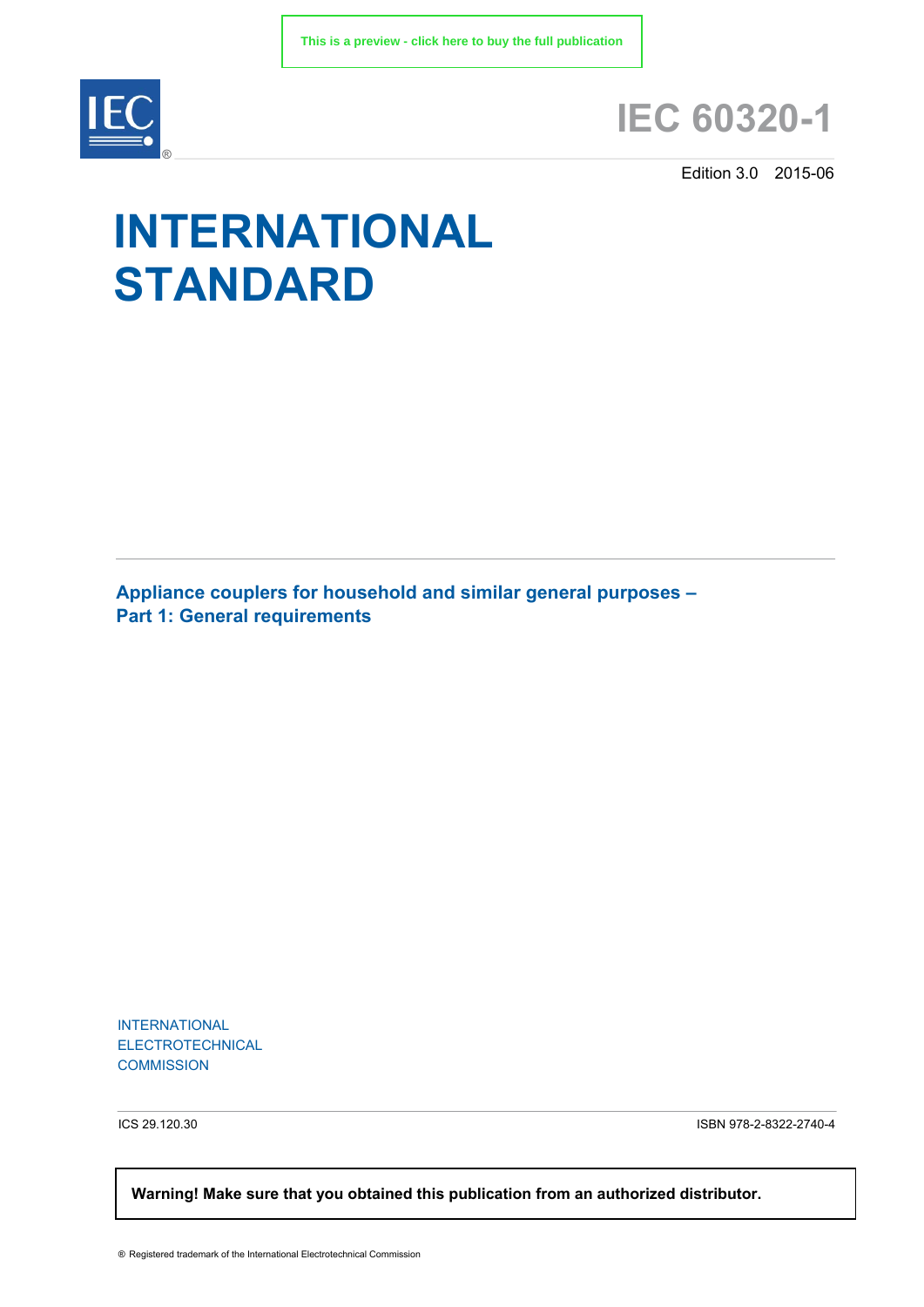$-2-$ 

IEC 60320-1:2015 © IEC 2015

# **CONTENTS**

| 1               |        |  |
|-----------------|--------|--|
| 2               |        |  |
| 3               |        |  |
| 4               |        |  |
| 5               |        |  |
| 5.1             |        |  |
| 5.2             |        |  |
| 5.3             |        |  |
| 5.4             |        |  |
| 6               |        |  |
| 7               |        |  |
| 8               |        |  |
|                 |        |  |
| 8.1<br>8.2      |        |  |
| 8.3             |        |  |
| 8.4             |        |  |
| 8.5             |        |  |
| 8.6             |        |  |
| 8.7             |        |  |
| 8.8             |        |  |
| 9               |        |  |
| 9.1             |        |  |
| 9.2             |        |  |
|                 |        |  |
| 9.3             |        |  |
| 9.4             |        |  |
| 9.5             |        |  |
|                 |        |  |
| 10.1            |        |  |
| 10.2            |        |  |
| 10.3            |        |  |
| 10.4            |        |  |
| 10.5            |        |  |
| 11              |        |  |
| 12 <sup>2</sup> |        |  |
| 12.1            |        |  |
| 12.2            |        |  |
| 12.3            |        |  |
|                 |        |  |
| 13.1            |        |  |
| 13.2            |        |  |
| 13.3            |        |  |
| 13.4            |        |  |
|                 | 13.4.1 |  |
|                 | 13.4.2 |  |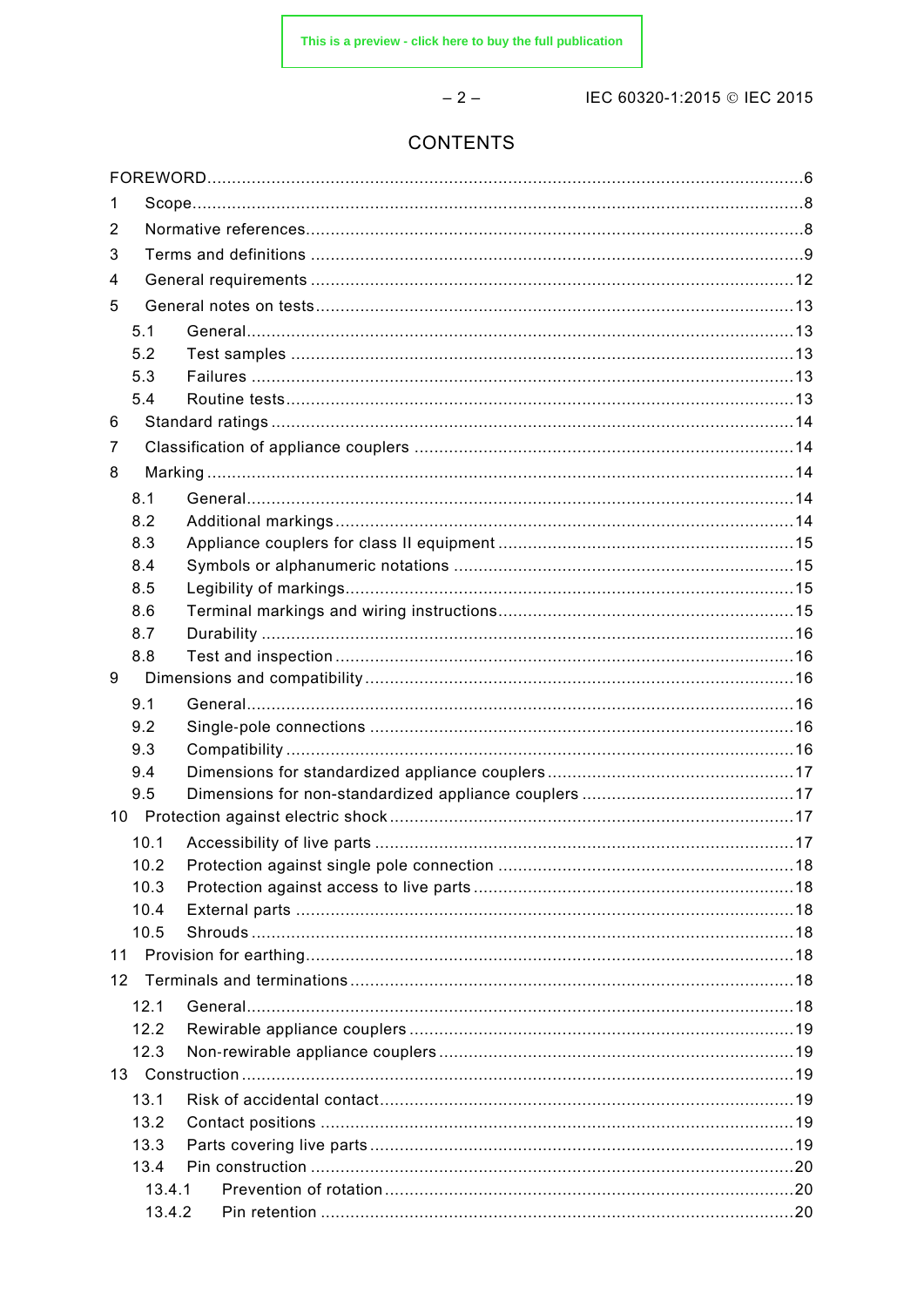| ×<br>I<br>×<br>w |
|------------------|
|------------------|

|    | 13.4.3           |                                                                                 |  |
|----|------------------|---------------------------------------------------------------------------------|--|
|    | 13.5             |                                                                                 |  |
|    | 13.6             |                                                                                 |  |
|    | 13.6.1           |                                                                                 |  |
|    | 13.6.2           |                                                                                 |  |
|    | 13.6.3           |                                                                                 |  |
|    | 13.7             |                                                                                 |  |
|    | 13.8             |                                                                                 |  |
|    | 13.8.1<br>13.8.2 |                                                                                 |  |
|    | 13.8.3           | Free wire test for non-rewirable non-moulded-on accessories 23                  |  |
|    | 13.8.4           | Free wire verification for non-rewirable moulded-on accessories 24              |  |
|    | 13.9             |                                                                                 |  |
|    |                  | 13.10 Fuses, relays, thermostats, thermal cut-outs and switches 24              |  |
| 14 |                  |                                                                                 |  |
| 15 |                  |                                                                                 |  |
|    | 15.1             |                                                                                 |  |
|    | 15.2             |                                                                                 |  |
|    | 15.3             |                                                                                 |  |
|    |                  | 16 Forces necessary to insert and to withdraw the connector/appliance outlet 28 |  |
|    | 16.1             |                                                                                 |  |
|    | 16.2             |                                                                                 |  |
|    | 16.3             |                                                                                 |  |
| 17 |                  |                                                                                 |  |
| 18 |                  | Resistance to heating of appliance couplers for hot conditions or very hot      |  |
|    |                  |                                                                                 |  |
|    | 18.1             |                                                                                 |  |
|    | 18.2             |                                                                                 |  |
|    | 18.3             |                                                                                 |  |
|    |                  |                                                                                 |  |
| 20 |                  |                                                                                 |  |
| 21 |                  |                                                                                 |  |
| 22 |                  |                                                                                 |  |
|    |                  |                                                                                 |  |
|    | 22.1<br>22.2     |                                                                                 |  |
|    | 22.2.1           |                                                                                 |  |
|    | 22.2.2           | Additional requirements for rewirable connectors/plug connectors 36             |  |
|    | 22.2.3           |                                                                                 |  |
|    | 22.3             |                                                                                 |  |
| 23 |                  |                                                                                 |  |
|    | 23.1             |                                                                                 |  |
|    | 23.2             |                                                                                 |  |
|    | 23.3             |                                                                                 |  |
|    | 23.4             |                                                                                 |  |
|    | 23.5             |                                                                                 |  |
|    | 23.6             |                                                                                 |  |
| 24 |                  |                                                                                 |  |
|    |                  |                                                                                 |  |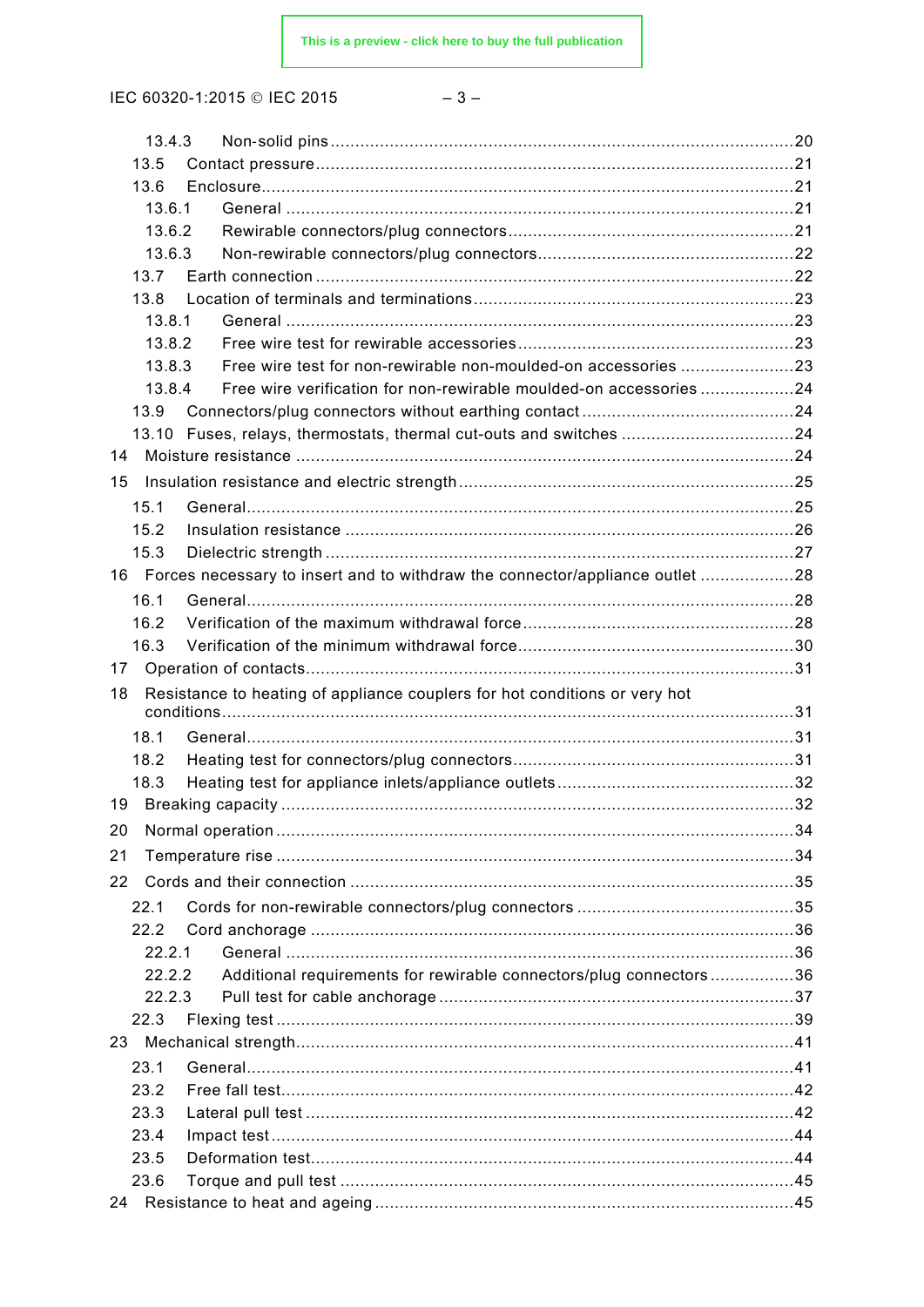|--|--|

| 24.1         |                                                                                   |  |
|--------------|-----------------------------------------------------------------------------------|--|
| 24.2         |                                                                                   |  |
| 24.2.1       |                                                                                   |  |
| 24.2.2       |                                                                                   |  |
| 24.2.3       |                                                                                   |  |
| 24.2.4       |                                                                                   |  |
| 25           |                                                                                   |  |
| 25.1         |                                                                                   |  |
| 25.2         |                                                                                   |  |
| 25.3         |                                                                                   |  |
| 25.4         |                                                                                   |  |
|              |                                                                                   |  |
| 26.1         |                                                                                   |  |
| 26.2         |                                                                                   |  |
| 26.2.1       |                                                                                   |  |
| 26.2.2       |                                                                                   |  |
| 26.3         |                                                                                   |  |
| 26.3.1       |                                                                                   |  |
| 26.3.2       |                                                                                   |  |
| 26.4         |                                                                                   |  |
|              |                                                                                   |  |
| 27.1         |                                                                                   |  |
| 27.1.1       |                                                                                   |  |
| 27.1.2       |                                                                                   |  |
| 27.1.3       |                                                                                   |  |
| 27.1.4       |                                                                                   |  |
| 27.1.5       |                                                                                   |  |
| 27.1.6       |                                                                                   |  |
| 27.1.7       |                                                                                   |  |
| 27.1.8       |                                                                                   |  |
| 2719         | . 54                                                                              |  |
| 27.1.10      |                                                                                   |  |
| 27.1.11      |                                                                                   |  |
| 27.2         |                                                                                   |  |
| 28           |                                                                                   |  |
| 29           |                                                                                   |  |
| 29.1         | Immunity - Accessories not incorporating electronic components55                  |  |
| 29.2         | Emission - Accessories not incorporating electronic components55                  |  |
|              |                                                                                   |  |
|              | Annex B (normative) Routine tests for factory wired appliance couplers related to |  |
|              |                                                                                   |  |
| B.1          |                                                                                   |  |
| B.2          | Polarized systems: Phase (L) and neutral (N) - Correct connection57               |  |
| <b>B.3</b>   |                                                                                   |  |
| <b>B.4</b>   | Short-circuit/wrong connection and reduction in creepage distance                 |  |
|              |                                                                                   |  |
| B.4.1        |                                                                                   |  |
| <b>B.4.2</b> |                                                                                   |  |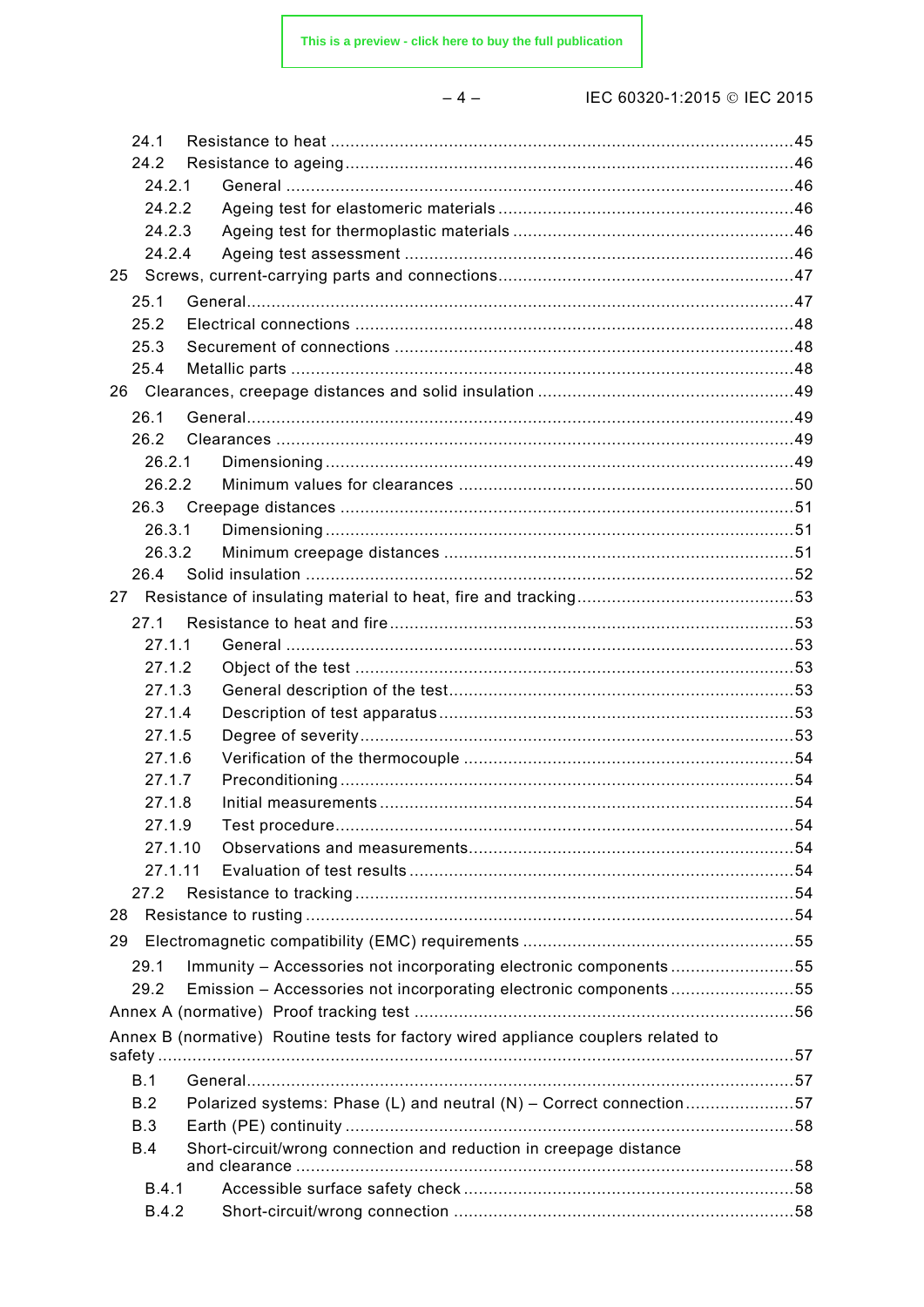$$
-\;5\;-\;
$$

| Annex D (informative) Comparison of typical conductor cross-sectional areas 61       |  |
|--------------------------------------------------------------------------------------|--|
|                                                                                      |  |
|                                                                                      |  |
|                                                                                      |  |
|                                                                                      |  |
|                                                                                      |  |
|                                                                                      |  |
| Figure 5 – Circuit diagram for breaking capacity and normal operation tests33        |  |
|                                                                                      |  |
|                                                                                      |  |
|                                                                                      |  |
|                                                                                      |  |
|                                                                                      |  |
|                                                                                      |  |
|                                                                                      |  |
|                                                                                      |  |
|                                                                                      |  |
|                                                                                      |  |
|                                                                                      |  |
|                                                                                      |  |
|                                                                                      |  |
| Table 10 - Types of cord for the rewirable connector/plug connector test38           |  |
|                                                                                      |  |
|                                                                                      |  |
|                                                                                      |  |
| Table 14 - Rated impulse withstand voltage for appliance couplers energized directly |  |
|                                                                                      |  |
| Table 16 - Minimum creepage distances for basic and functional insulation 52         |  |
|                                                                                      |  |
|                                                                                      |  |
|                                                                                      |  |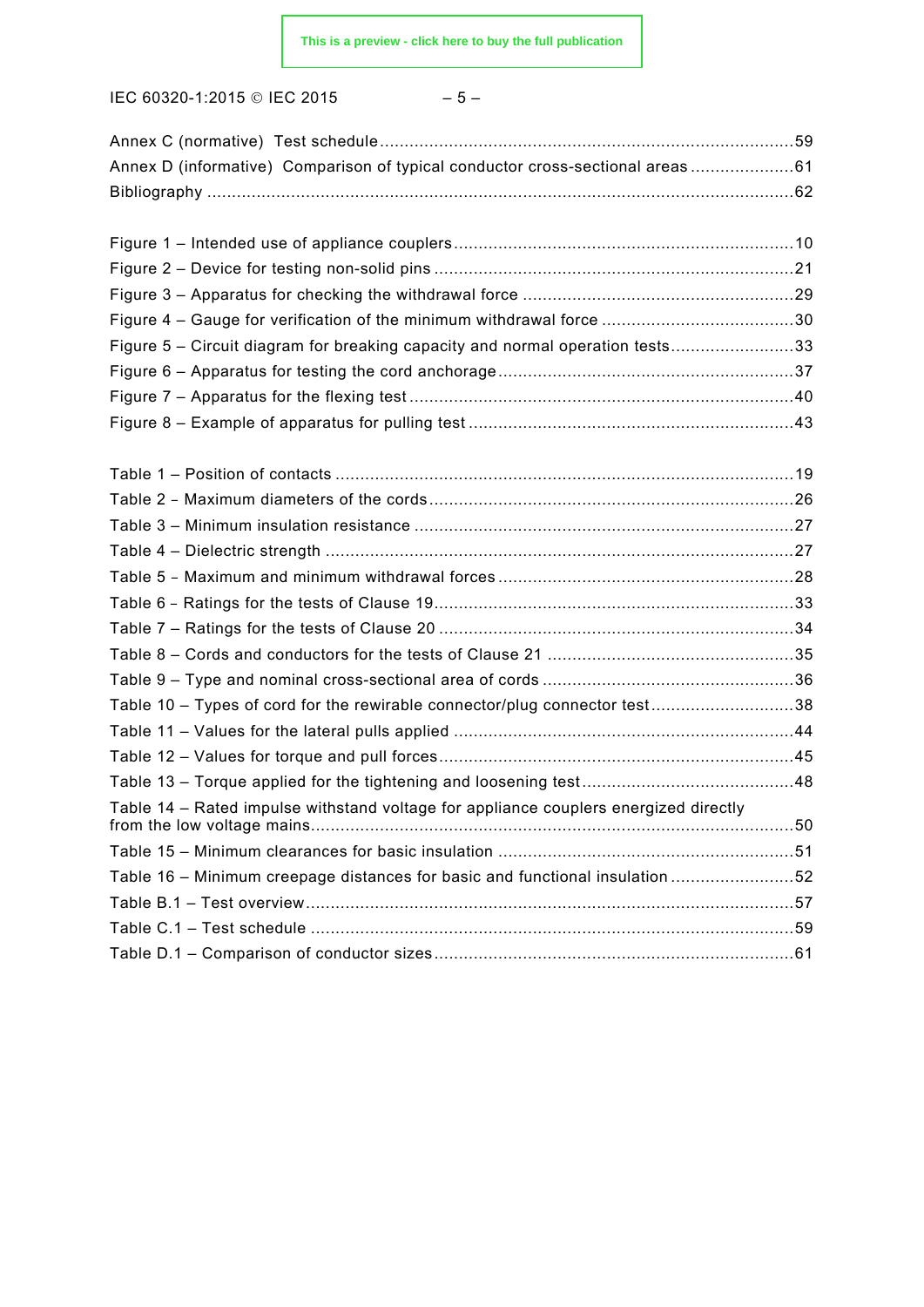**[This is a preview - click here to buy the full publication](https://webstore.iec.ch/publication/22762&preview)**

– 6 – IEC 60320-1:2015 IEC 2015

#### INTERNATIONAL ELECTROTECHNICAL COMMISSION

 $\overline{\phantom{a}}$ 

## **APPLIANCE COUPLERS FOR HOUSEHOLD AND SIMILAR GENERAL PURPOSES –**

#### **Part 1: General requirements**

#### FOREWORD

- <span id="page-5-0"></span>1) The International Electrotechnical Commission (IEC) is a worldwide organization for standardization comprising all national electrotechnical committees (IEC National Committees). The object of IEC is to promote international co-operation on all questions concerning standardization in the electrical and electronic fields. To this end and in addition to other activities, IEC publishes International Standards, Technical Specifications, Technical Reports, Publicly Available Specifications (PAS) and Guides (hereafter referred to as "IEC Publication(s)"). Their preparation is entrusted to technical committees; any IEC National Committee interested in the subject dealt with may participate in this preparatory work. International, governmental and nongovernmental organizations liaising with the IEC also participate in this preparation. IEC collaborates closely with the International Organization for Standardization (ISO) in accordance with conditions determined by agreement between the two organizations.
- 2) The formal decisions or agreements of IEC on technical matters express, as nearly as possible, an international consensus of opinion on the relevant subjects since each technical committee has representation from all interested IEC National Committees.
- 3) IEC Publications have the form of recommendations for international use and are accepted by IEC National Committees in that sense. While all reasonable efforts are made to ensure that the technical content of IEC Publications is accurate, IEC cannot be held responsible for the way in which they are used or for any misinterpretation by any end user.
- 4) In order to promote international uniformity, IEC National Committees undertake to apply IEC Publications transparently to the maximum extent possible in their national and regional publications. Any divergence between any IEC Publication and the corresponding national or regional publication shall be clearly indicated in the latter.
- 5) IEC itself does not provide any attestation of conformity. Independent certification bodies provide conformity assessment services and, in some areas, access to IEC marks of conformity. IEC is not responsible for any services carried out by independent certification bodies.
- 6) All users should ensure that they have the latest edition of this publication.
- 7) No liability shall attach to IEC or its directors, employees, servants or agents including individual experts and members of its technical committees and IEC National Committees for any personal injury, property damage or other damage of any nature whatsoever, whether direct or indirect, or for costs (including legal fees) and expenses arising out of the publication, use of, or reliance upon, this IEC Publication or any other IEC Publications.
- 8) Attention is drawn to the Normative references cited in this publication. Use of the referenced publications is indispensable for the correct application of this publication.
- 9) Attention is drawn to the possibility that some of the elements of this IEC Publication may be the subject of patent rights. IEC shall not be held responsible for identifying any or all such patent rights.

International Standard IEC 60320-1 has been prepared by subcommittee 23G: Appliance couplers, of IEC technical committee 23: Electrical accessories.

This third edition cancels and replaces the second edition published in 2001 and Amendment 1:2007. This edition constitutes a technical revision.

This edition includes the following significant technical changes with respect to the previous edition:

- a) Standard sheets moved from IEC 60320-1 to IEC 60320-3.
- b) Clarification of requirements for non-standardized appliance couplers.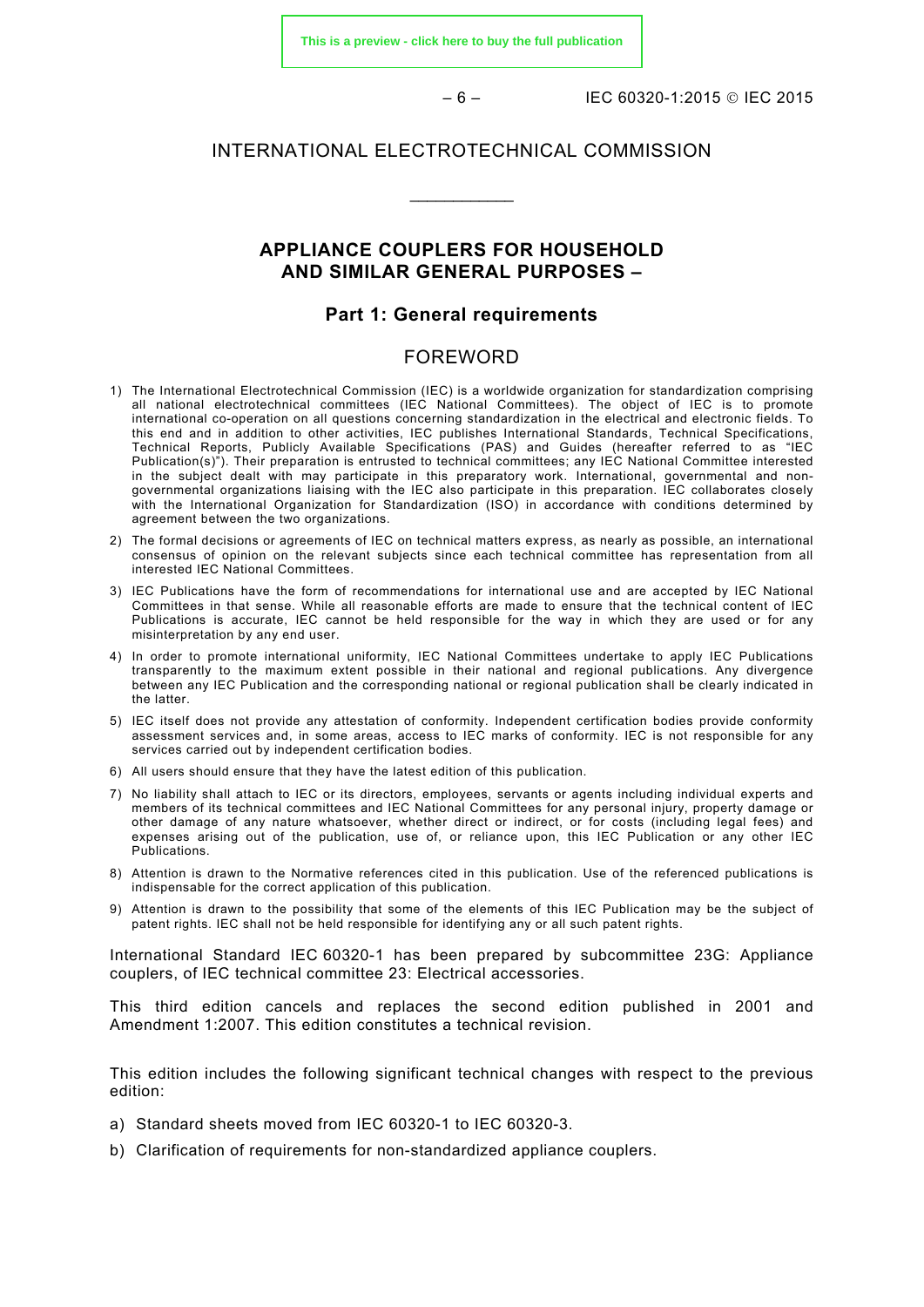IEC 60320-1:2015 © IEC 2015 – 7 –

The text of this standard is based on the following documents:

| <b>FDIS</b>  | Report on voting |
|--------------|------------------|
| 23G/345/FDIS | 23G/346/RVD      |

Full information on the voting for the approval of this standard can be found in the report on voting indicated in the above table.

This publication has been drafted in accordance with the ISO/IEC Directives, Part 2.

A list of all the parts in the IEC 60320 series, under the general title *Appliance couplers for household and similar general purposes*, can be found on the IEC website.

Part 1 is to be used in conjunction with the following parts of the IEC 60320 series, if applicable.

IEC 60320-2-1, *Appliance couplers for household and similar general purposes – Part 2-1: Sewing machine couplers* 

IEC 60320-2-3, *Appliance coupler for household and similar general purposes – Part 2-3: Appliance coupler with a degree of protection higher than IPX0* 

IEC 60320-2-4, *Appliance couplers for household and similar general purposes – Part 2-4: Couplers dependent on appliance weight for engagement* 

IEC 60320-3, *Appliance couplers for household and similar general purposes – Part 3: Standard sheets and gauges* 

NOTE If these standards are referring to another edition of IEC 60320-1, that edition is applicable.

The committee has decided that the contents of this publication will remain unchanged until the stability date indicated on the IEC website under "http://webstore.iec.ch" in the data related to the specific publication. At this date, the publication will be

- reconfirmed,
- withdrawn.
- replaced by a revised edition, or
- amended.

A bilingual version of this publication may be issued at a later date.

The contents of the corrigenda of January 2016 and May 2019 have been included in this copy.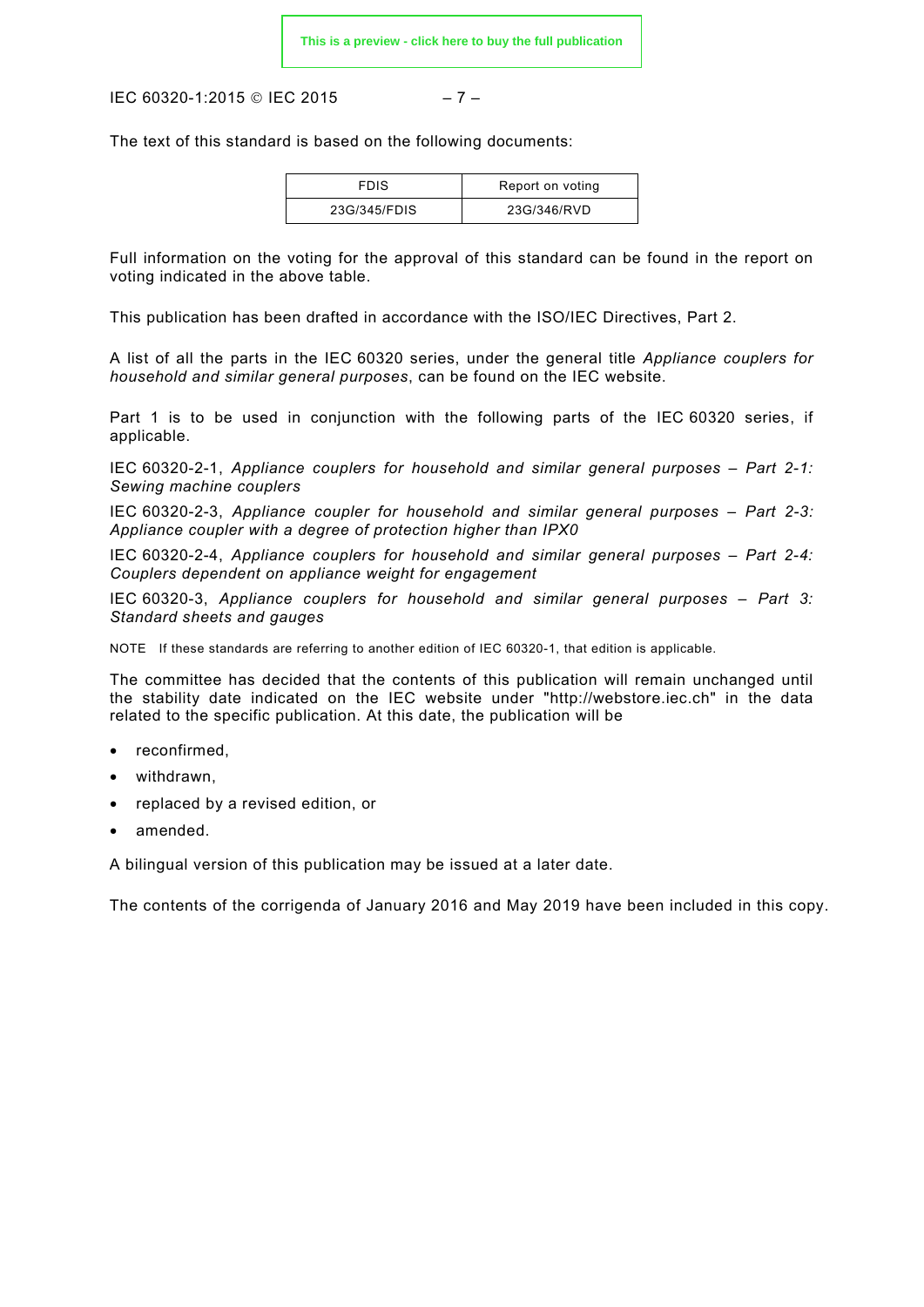$-8 - 15$  IFC 60320-1:2015 © IFC 2015

## **APPLIANCE COUPLERS FOR HOUSEHOLD AND SIMILAR GENERAL PURPOSES –**

#### **Part 1: General requirements**

#### <span id="page-7-0"></span>**1 Scope**

This part of lEC 60320 sets the general requirements for appliance couplers for two poles and two poles with earth contact and for the connection of electrical devices for household and similar onto the mains supply.

This part of lEC 60320 is also valid for appliance inlets/appliance outlets integrated or incorporated in appliances.

The rated voltage does not exceed 250 V (a.c.) and the rated current does not exceed 16 A.

Appliance couplers complying with this part of lEC 60320 are suitable for normal use at ambient temperatures not normally exceeding +40 °C, but their average over a period of 24 h does not exceed  $+35$  °C, with a lower limit of the ambient air temperature of  $-5$  °C.

Appliance couplers are not suitable for

- use in place of plug and socket-outlet systems according to IEC 60884-1.
- use in place of devices for connecting luminaires (DCLs) according to IEC 61995 or luminaire supporting couplers (LSCs).

NOTE Requirements for d.c. are under consideration.

#### <span id="page-7-1"></span>**2 Normative references**

The following documents, in whole or in part, are normatively referenced in this document and are indispensable for its application. For dated references, only the edition cited applies. For undated references, the latest edition of the referenced document (including any amendments) applies.

IEC 60068-2-31, *Environmental testing – Part 2-31: Tests – Test Ec: Rough handling shocks, primarily for equipment-type specimens*

IEC 60068-2-60, *Environmental testing – Part 2-60: Tests – Test Ke: Flowing mixed gas corrosion test*

IEC 60068-2-75, *Environmental testing – Part 2-75: Tests – Test Eh: Hammer tests*

IEC 60112, *Method for the determination of the proof and the comparative tracking indices of solid insulating materials*

IEC 60227 (all parts), *Polyvinyl chloride insulated cables of rated voltages up to and including 450/750 V*

IEC 60245 (all parts), *Rubber insulated cables – Rated voltages up to and including 450/750 V*